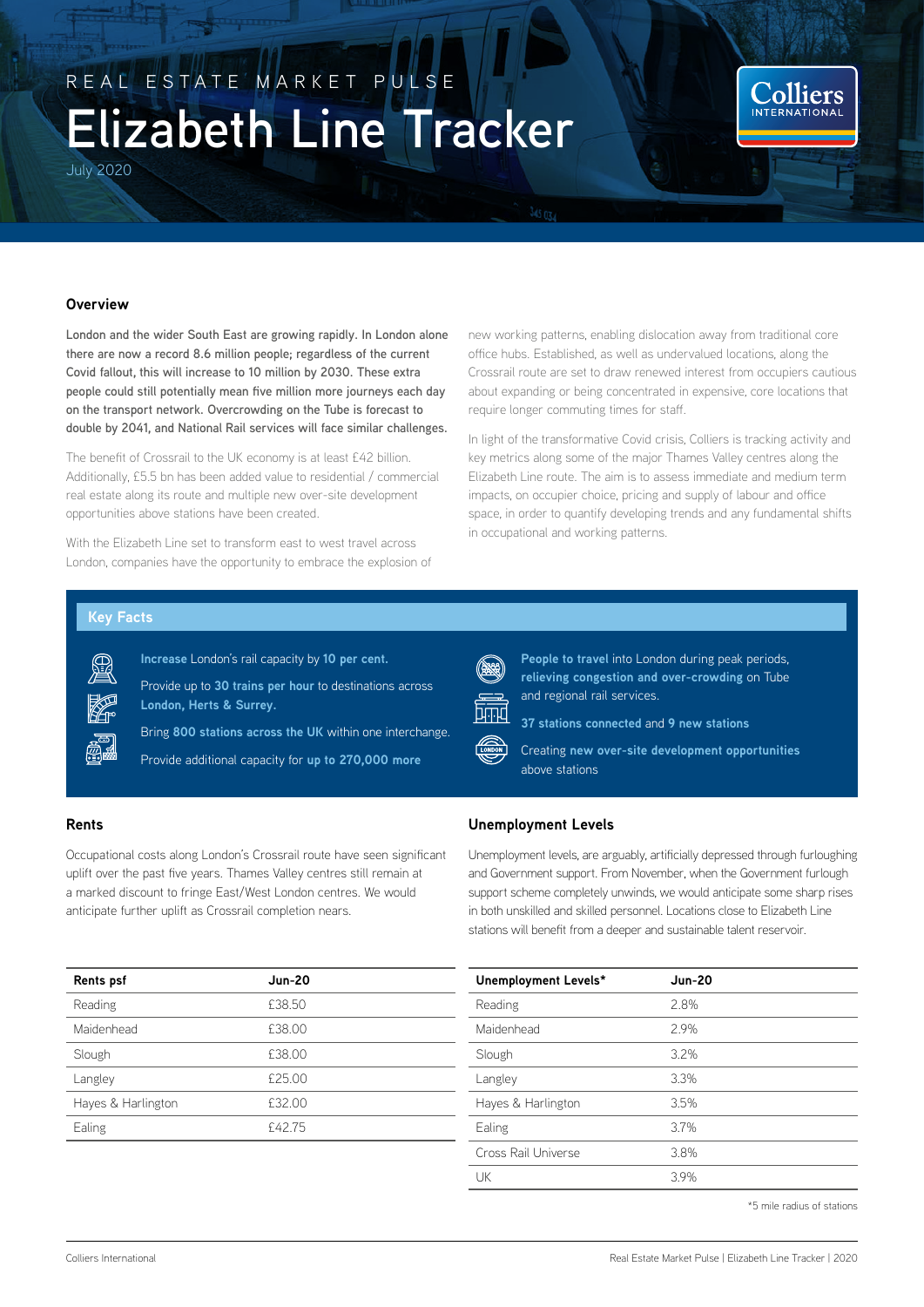# REAL ESTATE MARKET PULSE **Elizabeth Line Tracker**

July 2020

Colliers **INTERNATIONA** 

# **Economic Viewpoint**

In contrast to the South East, London with its larger service sector exposure, especially to tourism, leisure and retail, is finding the current environment more challenging than the UK regions, based on current market assessment of business confidence.

A considerable amount of work needs to be done to move the economy back to its overall trajectory, and it is still forecast that UK, London and the South East GDP will return to its previous pre-pandemic level only by late 2021 or early 2022. Nevertheless, recovery is gathering pace, if slower than the wider business community and UK Government might wish.

While all employers have been given government guidance to allow a full return to work, albeit incorporating office redesigns (incl. desk booking systems, revised floorplans and one-way systems) many corporates, including large investment banks, are looking at Q1 2021 as a viable return date.

Confusion exists over public transport guidance with the UK Government 'discouraging' primary use, meaning commuting patterns are severely constrained.

# **UK Regional PMI**

June figures show falls in outputs slowing for most regions. Business confidence improved across the UK and particularly in the South East. However, the employment disparities between South East locations and London grew in June, with the latter seeing the highest rate of job losses along with the North East.

We expect further Government stimulus packages, with possibly sector specific furloughing, in order to mitigate a potential shock from the wind down of direct stimulus.

A figure above 50 shows expansion while a figure below indicates contraction.



# **July 2020 Availability Tracker**

| <b>Availability Tracker</b> | Direct (sq ft) | Sublease (sq ft) |
|-----------------------------|----------------|------------------|
| Reading                     | 1.103.263      | 237.029          |
| Maidenhead                  | 367.189        | 25.343           |
| Slough                      | 481.612        | 171.621          |
| Langley                     | 50.405         | Ω                |
| Hayes & Harlington          | 342.818        | 30.662           |
| Ealing                      | 9.069          | 12.445           |



| $\blacktriangleright$ ByBox |     |
|-----------------------------|-----|
| <b>XX</b> Hollister         | 02. |
| <b>dp</b>                   | 03. |





| Address:     | 2 Future Works            |
|--------------|---------------------------|
| Type:        | Direct                    |
| Location:    | Slough                    |
| Sq Ft:       | 7,700                     |
| Tenant:      | Bybox                     |
| 02. Address: | 1010 Winnersh             |
| Type:        | Direct                    |
| Location:    | Reading                   |
| Sq Ft:       | 10.741                    |
| Tenant:      | Hollister                 |
| Address:     | 220 Winnersh              |
| Type:        | Direct                    |
| Location:    | Reading                   |
|              | 30,000                    |
| Tenant:      | HP                        |
| Address:     | The Pearce Building       |
| Type:        | Direct                    |
| Location:    | Maidenhead                |
|              | 7.314                     |
| Tenant:      | Zogenix                   |
| Address:     | 100 Longwater Drive       |
|              | Direct                    |
| Location:    | Reading                   |
|              | Sq Ft:<br>Sq Ft:<br>Type: |

**Sq Ft:** 6,700 **Tenant:** Crowd Strike